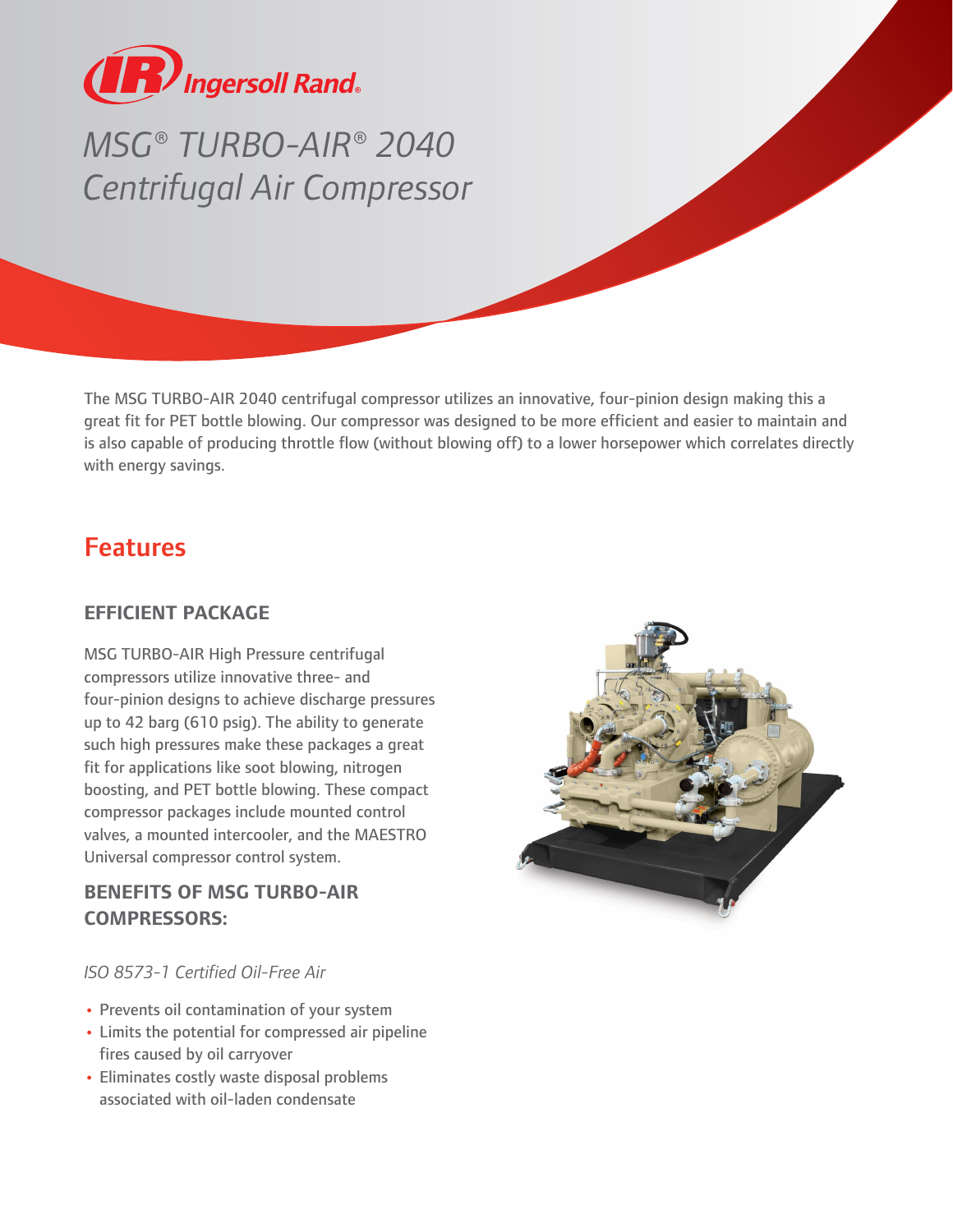**•** Eliminates the expense and associated maintenance requirements of oil-removal filters, since no oil enters the compressed air stream in the compressor

#### *Simple Installation*

- **•** True unloading capability helps to take advantage of opportunities for energy savings
- **•** Increased uptime compared to alternative technologies translates into reduced operating life-cycle costs
- **•** Reduced number of external connections
- **•** Compact design reduces required floor space
- **•** Meets OSHAs sound level requirements without sound enclosure

#### *Low-Cost Operation*

- **•** True unloading capability helps to take advantage of opportunities for energy savings
- **•** Increased uptime compared to alternative technologies translates into reduced operating life-cycle costs
- **•** Excellent part-load efficiencies for any operating load
- **•** No sliding or rubbing parts in the compression process causing wear or efficiency loss

#### *Easy Operation*

- **•** The MAESTRO Universal control panel provides a built-in web server, allowing compressor monitoring using your local intranet
- **•** Significant annual savings in operating cost by providing more precise control
- **•** Easy-to-use, automatic operation

#### *Easy Maintenance*

- **•** Compression elements do not wear or require periodic replacement
- **•** No oil-removal filters to clean or replace
- **•** Accessible, horizontally split gearbox for quick inspection
- **•** Intercooler and aftercooler bundles are easy to remove for inspection and cleaning
- **•** Water-in-tube design intercooler and aftercooler allow for simple mechanical cleaning
- **•** Maintenance-free dry coupling

#### *High Reliablity*

- **•** Thrust loads absorbed at low speed
- **•** Non-contacting air and oil seals
- **•** Stainless steel compression elements
- **•** Conservative, high-quality gear design
- **•** Extended life pinion bearing design
- **•** Centrifugal compressors are proven to have a long mean time between failures (MTBF), and independent research has shown an industry-leading availability of 99.7%

### **LOW TOTAL COST OF OWNERSHIP:**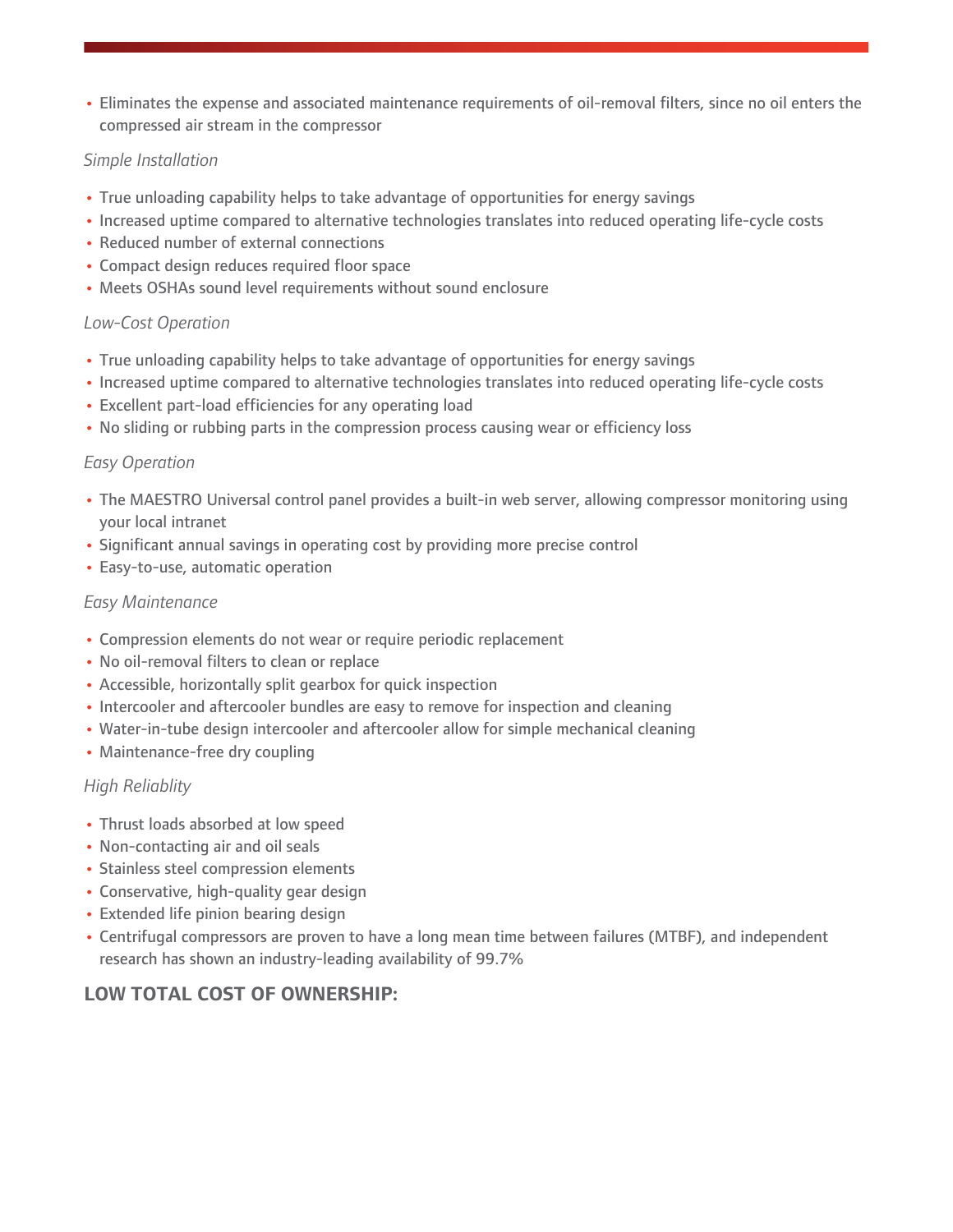Over time, the energy required to power a compressed air system is the largest cost associated with a compressor; particularly in todays fluctuating energy markets. That is why, to accurately determine the return on your investment, it is important to consider the total life-cycle cost of operating the compressor, including the initial investment, energy consumption and maintenance costs.

As the chart to the right demonstrates, the MSG TURBO-AIR provides some of the lowest total lifecycle costs of any compressor, including dry screw, variable speed drive (VSD) screw and other centrifugal compressors. Compared to other machines of similar capacity, MSG TURBO-AIR compressors are one of the most efficient oil-free compressors at full load, part load and no load.

The power savings delivered can significantly speed up the payback on your initial investment, and the savings continue to build the more you use the MSG TURBO-AIR.

## **ISO CERTIFIED CLASS 0**

The MSG TURBO-AIR centrifugal compressor product line has been engineered to produce oil-free air for more than 60 years. This certification officially acknowledges the ability of our compressors to produce 100% oil-free air, providing our customers with enhanced quality assurance.

#### **Class 0** 8573 **Oil-Free Air** SO

Life-Cycle Cost Comparison (over 10 years of operation at 80% loaded)